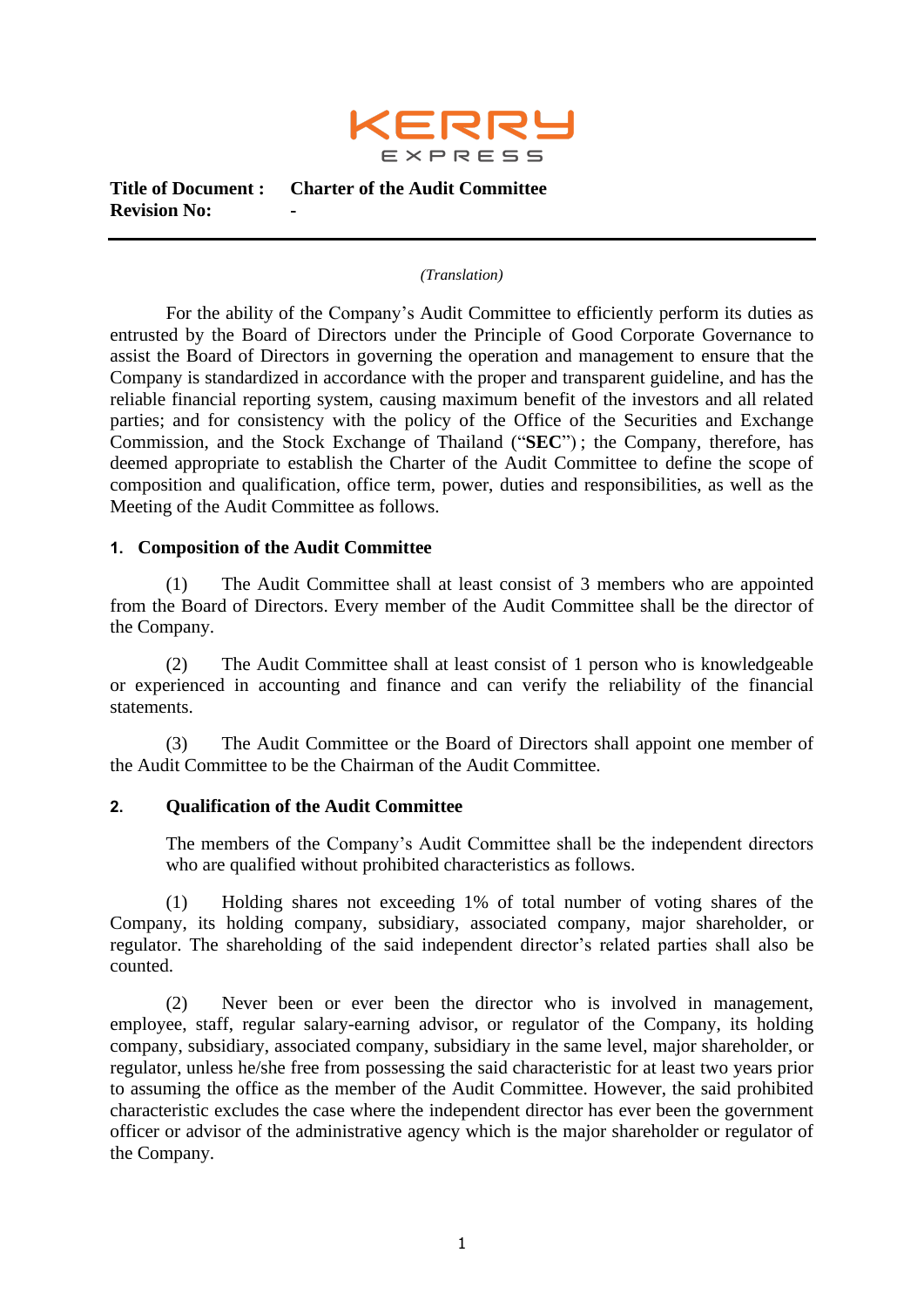

(3) Never been the person who is relative by blood or by legal registration in the nature of father, mother, spouse, kinsfolk, and child, as well as spouse of his/her child, of other director, executive, major shareholder, regulator, or person who will be nominated as the director, executive, or regulator of the Company or its subsidiary.

(4) Never had or used to have business relationship with the Company, its holding company, subsidiary, associated company, major shareholder, or regulator in the nature that may obstruct the exercise of his/her independent discretion; and never been or ever been the significant shareholder or regulator of the person who has the business relationship with the Company, its holding company, subsidiary, associated company, major shareholder, or regulator, unless he/she is free from possessing the said characteristic for at least two years prior to assuming the office.

The said business relationship includes the entry into the commercial transaction, which is usually performed for business operation, lease, or leasing the immovable property, the transaction relating to asset or service or providing or receiving the financial assistance through receiving or granting loan, guaranty, providing asset to be the collateral of debt, including other similar circumstance, resulting in the requirement of the Company or the contractual party to pay to the other party from 3% of net tangible assets of the Company or from 20 million Baht and more depending on whichever amount is lower. However, the said obligation is calculated in accordance with the calculation method of the value of the related parties transaction under the Notification of the Capital Supervisory Board on the Rule for Entry of the Related Parties Transaction Mutatis Mutandis. However, in considering the said obligation, it shall include obligation incurred during one year prior to the date of which he/she has business relationship with the same party;

(5) Never been or used to be the auditor of the Company, its holding company, subsidiary, associated company, major shareholder, or regulator, and never been the significant shareholder, regulator, or partner of the audit office of which the auditor of the Company, its holding company, subsidiary, associated company, major shareholder, or regulator is in the service, unless he/she is free from possessing the said characteristic for at least two years prior to assuming the office.

(6) Never been or used to be any provider of the professional service, legal or financial consultancy service that earns service fee of more than two million Baht per year from the Company, the Company, its holding company, subsidiary, associated company, major shareholder, or regulator; and not being the significant shareholder, regulator, or partner of the said provider of the professional service, unless he/she is free from possessing the said characteristic for at least two years prior to assuming the office.

(7) Not being the appointed director to be the representative of the director of the Company, major shareholder, or shareholder that is the related party of the major shareholder.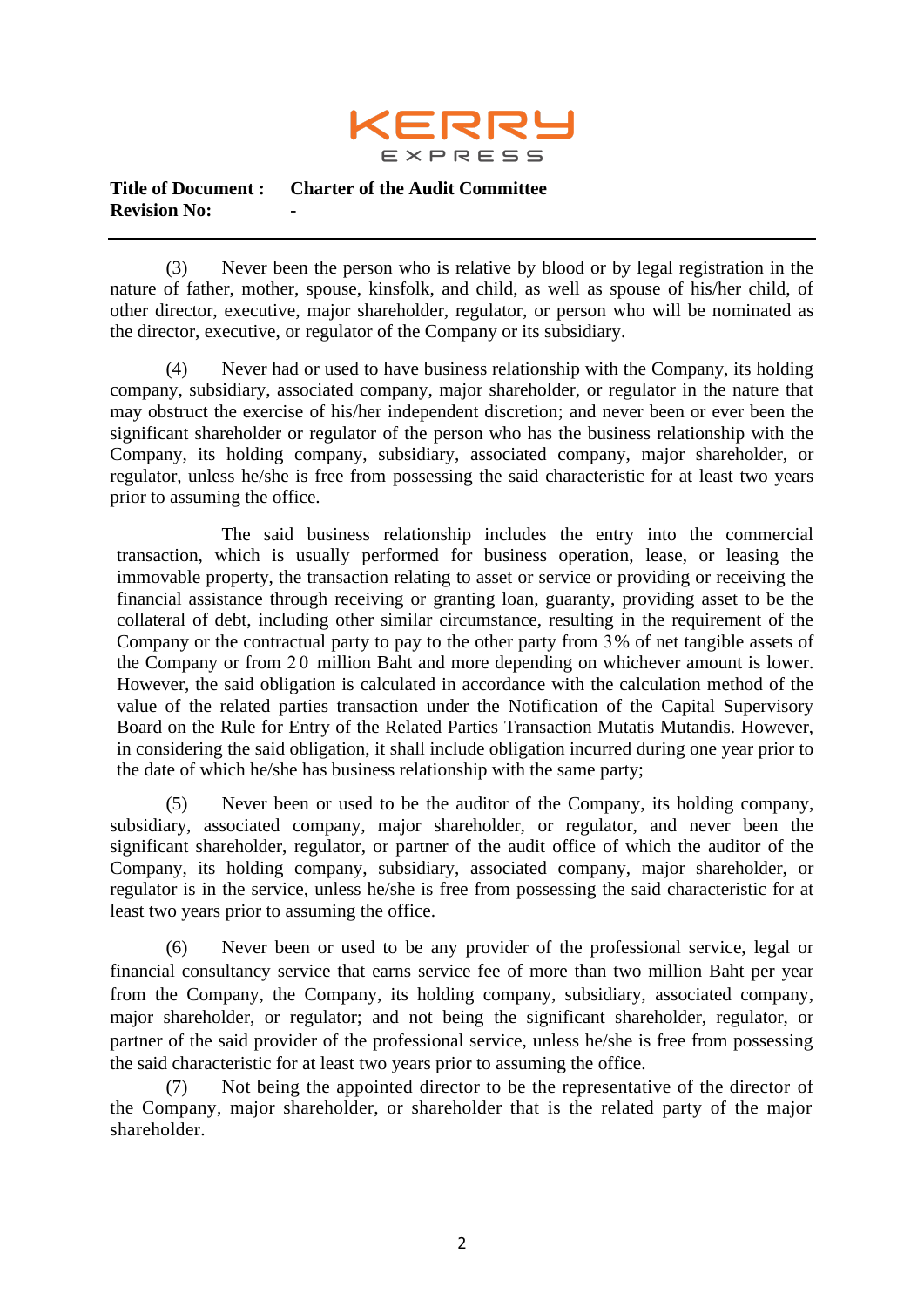

(8) Not operating the business with the condition which is similar and significantly competitive to the business of the Company or its subsidiary; or not being the significant partner in the partnership; being the director who is involved in management, employee, staff, regular salary-earning advisor, or holding shares exceeding 1% of total number of the voting shares of other companies that operate the business with the condition which is similar and significantly competitive to the business of the Company or its subsidiary.

(9) Not being the director who is entrusted by the Board of Directors to make decision on operating the business of the Company, its holding company, subsidiary, associated company, subsidiary in the same level, major shareholder or regulator.

(10) Not being the director of the holding company, subsidiary or subsidiary in the same level particularly being the listed company.

(11) Possessing other complete and appropriate qualifications under law or requirement of the official agencies.

(12) Not possessing any other characteristics of which he/she is unable to independently comment about the Company's operation, and able to devote adequate time for duty performance of the Audit Committee.

(13) Not being the director who is entrusted by the Board of Directors to make the decision on operating the business of the applicant of the permission, the holding company, subsidiary, associated company, subsidiary in the same level, major shareholder or regulator of the applicant of the permission; and

(14) Not being the director of the holding company, subsidiary, or subsidiary in the same level particularly being the listed company.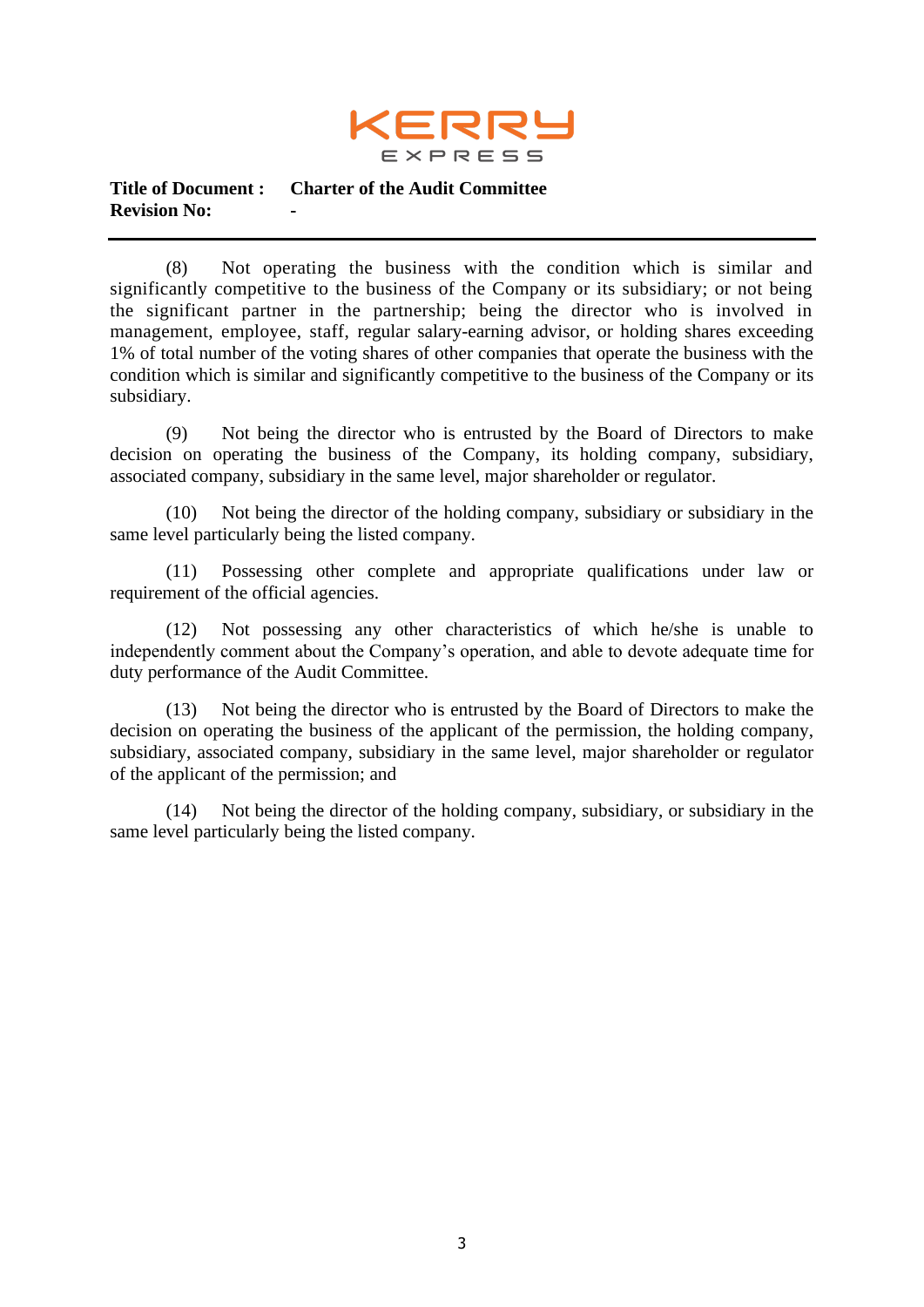

## **3. Office Term of the Audit Committee**

(1) The office term of the member of the Audit Committee shall not exceed three (3) years per term from appointment date or based on the office holding as the director. The member of the Audit Committee who is retired by rotation can be appointed to resume to perform the duty of the member of the Audit Committee.

(2) Other than the aforesaid retirement by rotation, the member of the Audit Committee shall be retired from the office upon:

- 1) Death;
- 2) Resignation;
- 3) Disqualification of being the director of the Company and the member of the Audit Committee under the related laws particularly being public limited companies law, securities and exchange law, or other related laws;
- 4) Resolution of the Board of Directors' Meeting for retirement

(3) Upon expiration of the term, if the Board of Directors has not yet resolved to appoint the new set of the Audit Committee, the former set of the Audit Committee shall further perform the duties until the Board of Directors have appointed the new set of the Audit Committee in replacement of the former set of the Audit Committee of which the term has been expired. The new set of the Audit Committee shall be appointed within two months from the expiry date of the term of the former set of the Audit Committee.

(4) Upon expiration of the member of the Audit Committee's office term, or any event other than retirement by rotation that results in the number of the members below the specified number which is three members, the Board of Directors shall appoint the qualified person to be the member of the Audit Committee in complete number immediately or lately within three months from the date of which the number of the member of the Audit Committee is incomplete to ensure the continuity of the Audit Committee's operation in consistency with the status maintenance criteria of the listed company as prescribed by the SET. The person who is entered to be the said replacing member of the Audit Committee can only be in the office equaling to the remaining term of the member of the Audit Committee who has been replaced by him/her.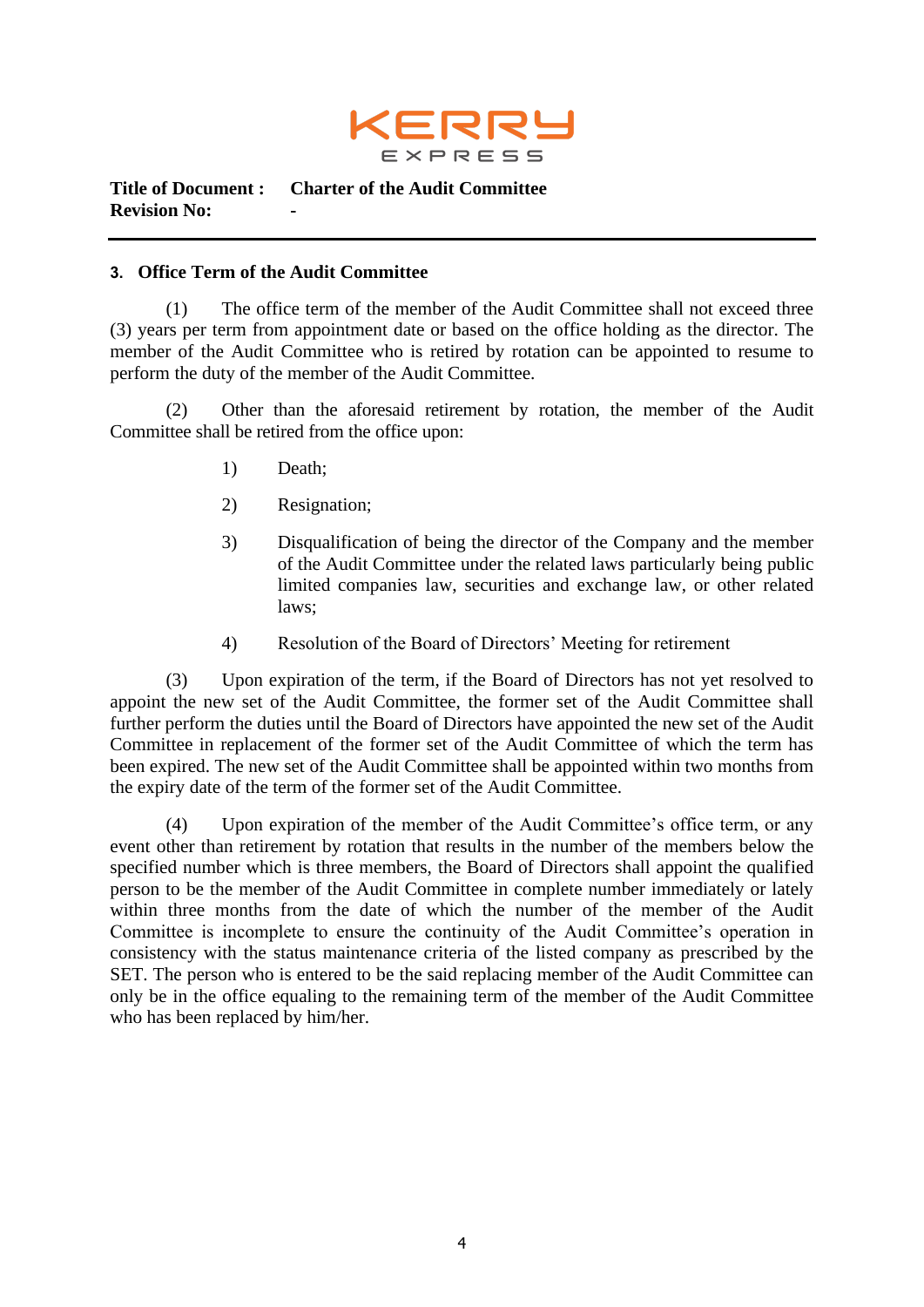

#### **4. Secretary of the Audit Committee**

(1) The Secretary of the Audit Committee should be appointed under consent of the Audit Committee to assist the operation of the Audit Committee in making appointment of the meeting, preparing the meeting agenda, and delivering the meeting documentation and minutes of the meeting.

(2) In appointing the Secretary of the Audit Committee, the person who is knowledgeable, competent, and experienced in performing the above works, independent of the duty performance to assist the Audit Committee should be considered, such as the person from the Head of Internal Audit may be considered appointing, etc.

## **5. Duties and Responsibilities**

(1) Verify and approve the Charter of the Internal Audit Office and verify the appropriateness at least once a year.

(2) Verify the Company and its subsidiary to have correct, reliable, and adequate financial reporting in accordance with Thai Financial Reporting Standard, by coordinating with the external auditor and the executive who is in charge of the financial report preparation. The Audit Committee may suggest the auditor to verify or audit any transactions deemed to be important and necessary during audit of the Company and its subsidiary's accounts.

(3) Verify the Company and its subsidiary to have the appropriate and effective Internal Control System and Internal Audit System, and consider the independence of the Internal Audit Unit, as well as approve the consideration on appointment, removal, and dismissal of the Head of Internal Audit or any other work units in charge of internal audit.

(4) Circumspectly, appropriately, and efficiently verify Risk Management System to ensure that Control System is appropriate and adequate for the contingent corruption risk.

(5) Verify the Company's operation to be proper in accordance with the securities and exchange law, the requirement of the SET, and the relevant laws of the Company's business.

(6) Consider, select, and nominate to appoint the independent person to perform the duty of the Company's auditor and propose remuneration of the said person, and attend the meeting with the auditor without meeting attendance of the Management at least once a year.

(7) Consider the related parties transaction or transaction that may have conflict of interests in accordance with laws and requirements of the SET to ensure that the said transaction is reasonable for maximum benefit of the Company.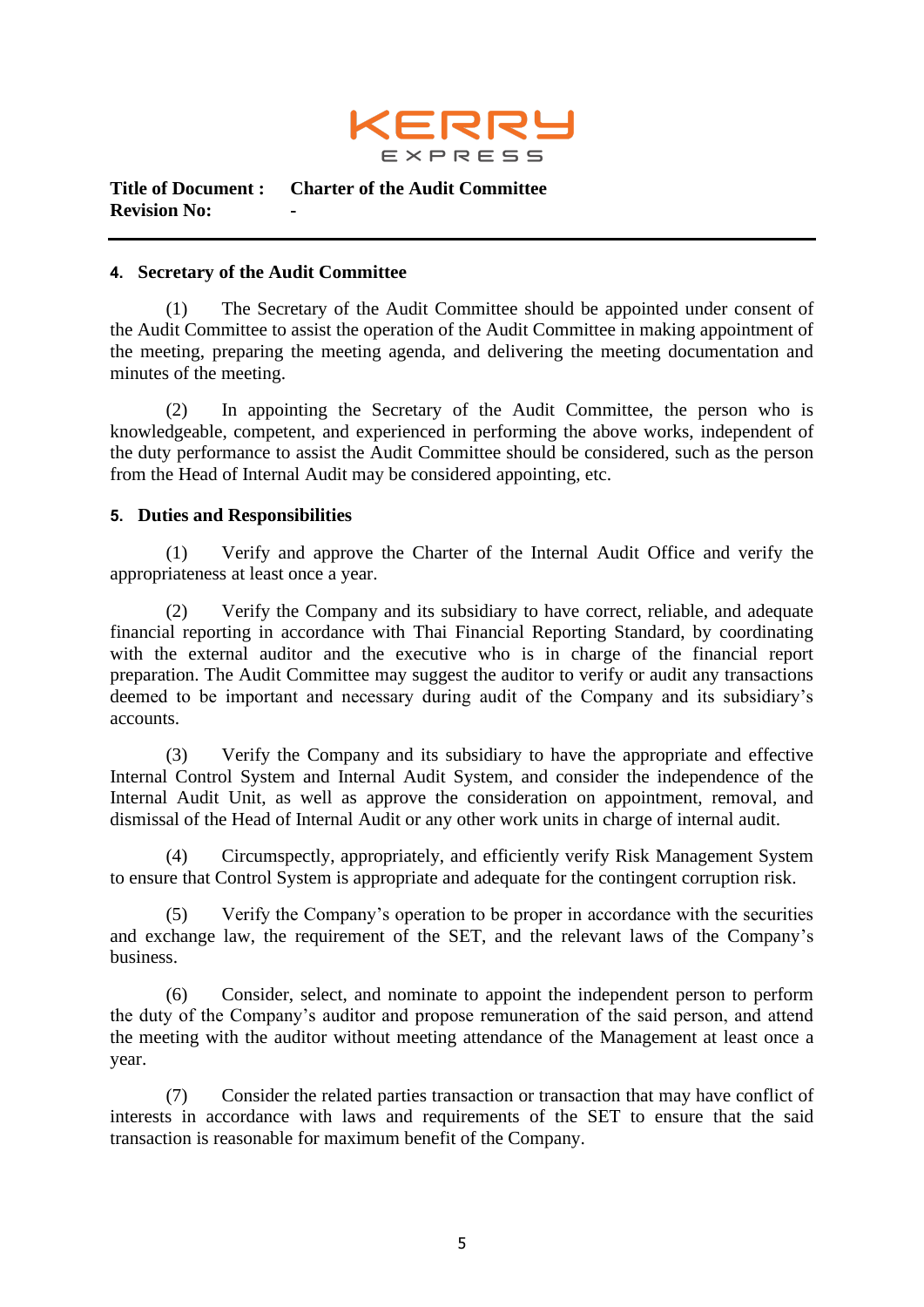

(8) Prepare the Report of the Audit Committee by disclosing in the Company's Annual Report. Such Report must be signed by the Chairman of the Audit Committee and at least contain the following information.

- a) Opinion on correctness, completeness and reliability of the financial report of the Company
- b) Opinion on adequacy of the Company's Internal Control System
- c) Opinion on the compliance with the securities and exchange law, the requirement of the SEC, or the relevant laws of the Company's business
- d) Opinion on the suitability of the auditor
- e) Opinion on transaction that may have conflict of interests
- f) Number of the meetings of the Audit Committee and meeting attendances of each member of the Audit Committee
- g) Overall comments or observations obtained by the Audit Committee from the duty performance under the Charter
- h) Other transactions deemed that the shareholders and general shareholders should acknowledge under the scope of duties and responsibilities entrusted by the Board of Directors.

(9) Verify and comment on the internal audit and operational plan of the Internal Audit Office.

(10) In performing works under the scope of authority, the Audit Committee shall have power to access the information of the Company in all levels, and invite the Management, related executives or the staffs of the Company to comment, attend the meeting or deliver documents as deemed related and necessary.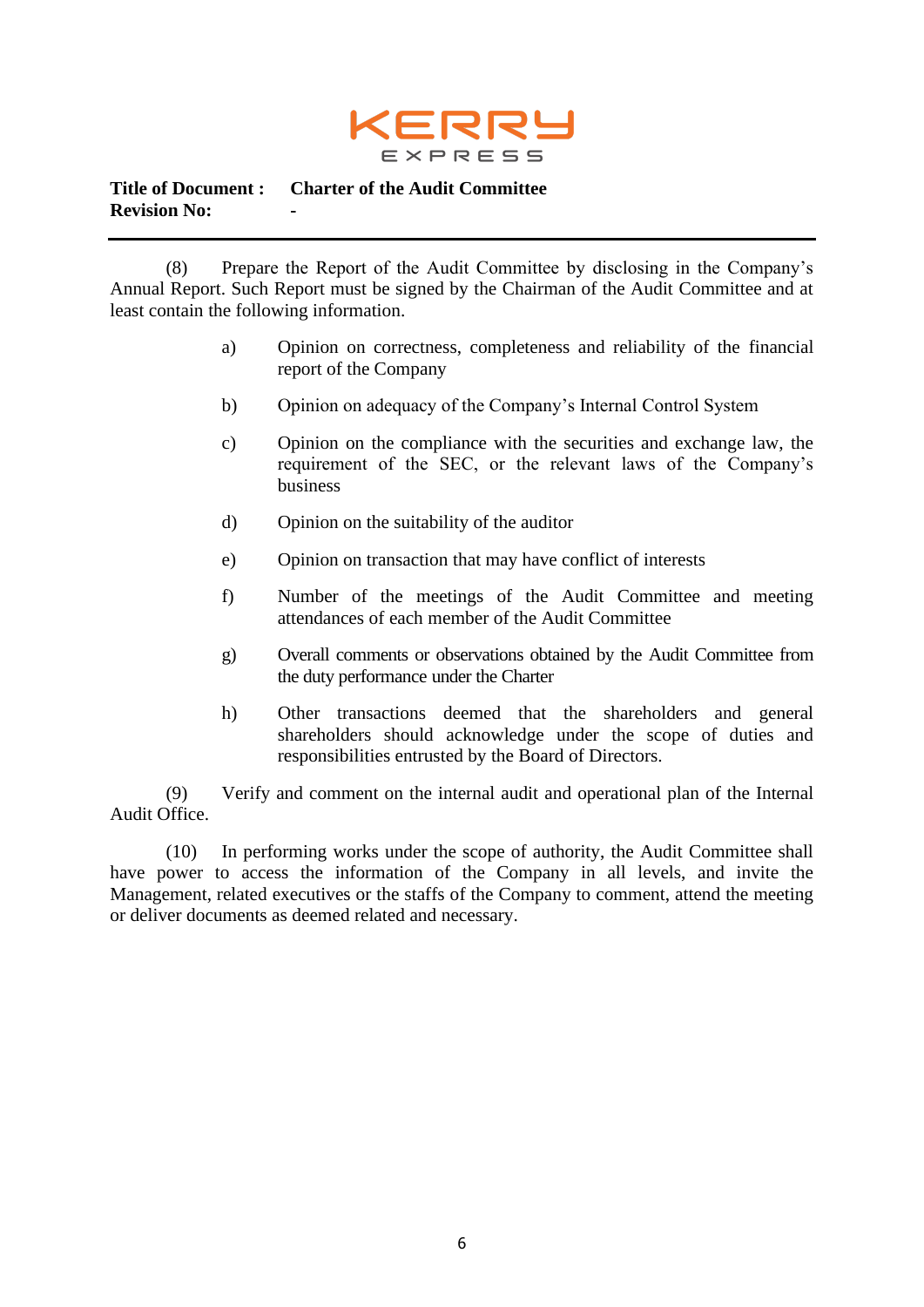

(11) In duty performance of the Audit Committee, if the following transactions or actions that may have significant impact toward financial position and operating results of the Company are detected or in doubt, the Audit Committee shall report the Board of Directors for improvement and correction within the period deemed appropriate by the Audit Committee.

- 1) Transaction that may have conflict of interests;
- 2) Corruption or abnormality or significant fault in Internal Control

System;

3) Violation of the securities and exchange law, the requirement of the SET, or the relevant laws of the Company's business.

If the Board of Directors or the executive fails to improve and correct within the aforesaid period, any member of the Audit Committee may report that there are transactions or actions as aforementioned to the Office of the Securities and Exchange Commission or the SET.

(12) Consider, review, and update the Charter of the Audit Committee at least once a year and propose to the Board of Directors for approval consideration.

(13) Have power to propose for considering hiring the advisor or third party to comment or give advice in case deemed appropriate to be necessary.

(14) Take any other action as entrusted by the Board of Directors under consent of the Audit Committee.

In the aforesaid duty performance, the Audit Committee is directly responsible for the Board of Directors and the Board of Directors remains being responsible for operation of the Company with the third parties.

The Board of Directors has power to revise and alter definition and qualification of the independent director, and Charter of the Audit Committee, to be consistent with the responsibility of the Audit Committee under the criteria of the Office of the Securities and Exchange Commission, the SET, the Capital Supervisory Board, and/or legal provisions of other relevant laws.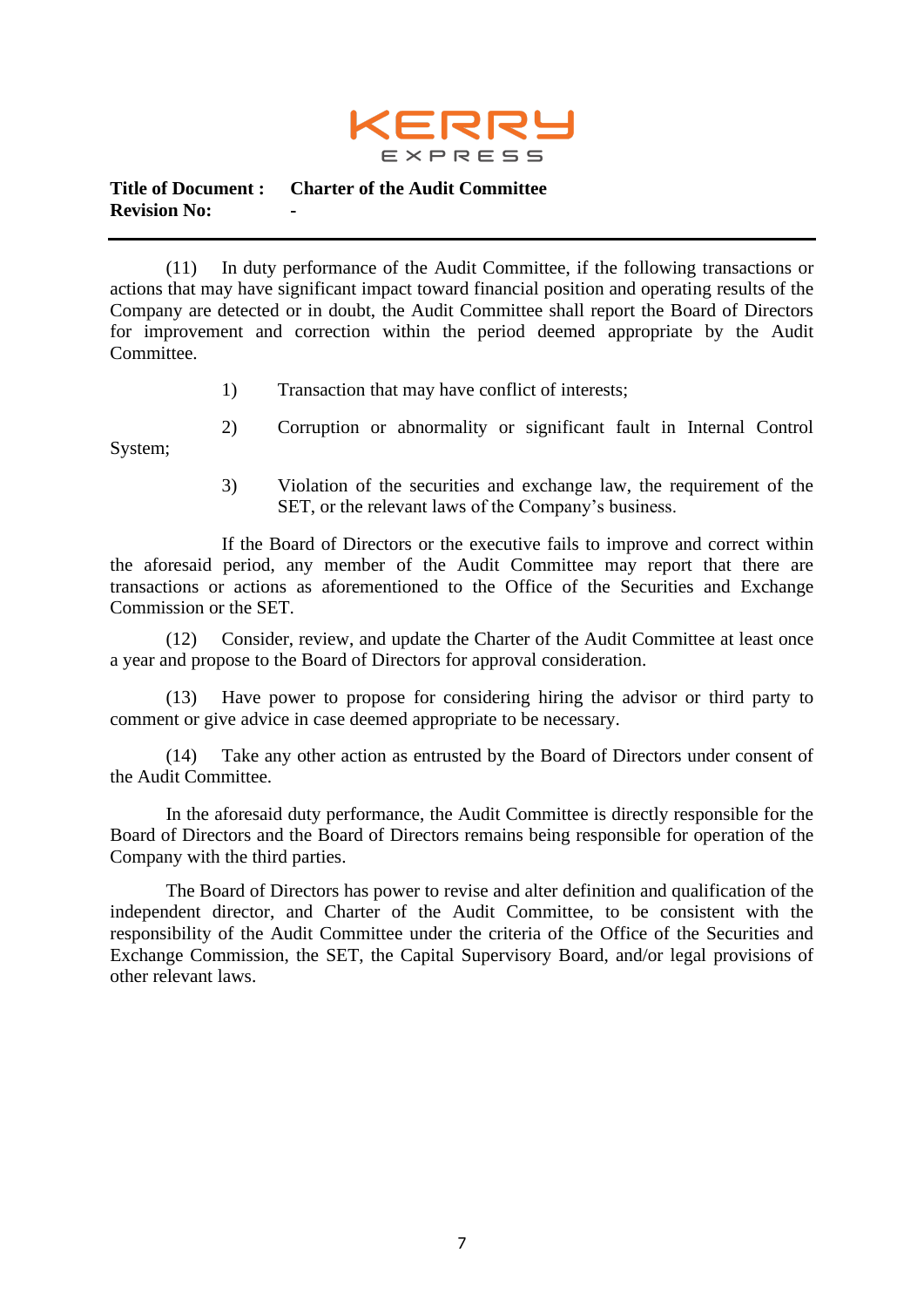

## **6. Meeting of the Audit Committee**

- (1) Number of Times and Period of the Meeting
	- 1) The Audit Committee should hold the normal meeting at least four (4) times a year in the period of the financial report preparation.

In calling a Meeting of the Audit Committee, the Chairman of the Audit Committee or the person who is assigned to deliver an invitation letter to the meeting, meeting agenda, and meeting documentation to the director seven days in advance prior to the meeting date so that the director can have time for study in advance prior to meeting attendance, unless in case of urgency, an invitation letter to the meeting and documents can be delivered, and/or the meeting appointment date can be scheduled to be faster than the said period.

- 2) The Chairman of the Audit Committee may specially call an additional Meeting of the Audit Committee in case of request from the Audit Committee, internal auditor, auditor or Chairman of the Board of Directors, for considering the problem issues needed for mutual discussion.
- 3) The Audit Committee should hold the meeting particularly with the auditor of the Company without the meeting attendance of the Management at least once a year. The special meeting may be held in addition to the normal meeting or held with the auditor without the attendance of the Management as one agenda of the Meeting of the Audit Committee that other agenda can also be contained.
- (2) Meeting Attendance and Voting
	- 1) At least half of all members of the Audit Committee shall attend the Meeting of the Audit Committee to be a quorum. The Chairman of the Audit Committee shall preside over the meeting (in case where the Chairman of the Audit Committee is absent from the meeting or unable to perform the duty, the members of the Audit Committee who attend the meeting shall select one member of the Audit Committee to preside over the meeting).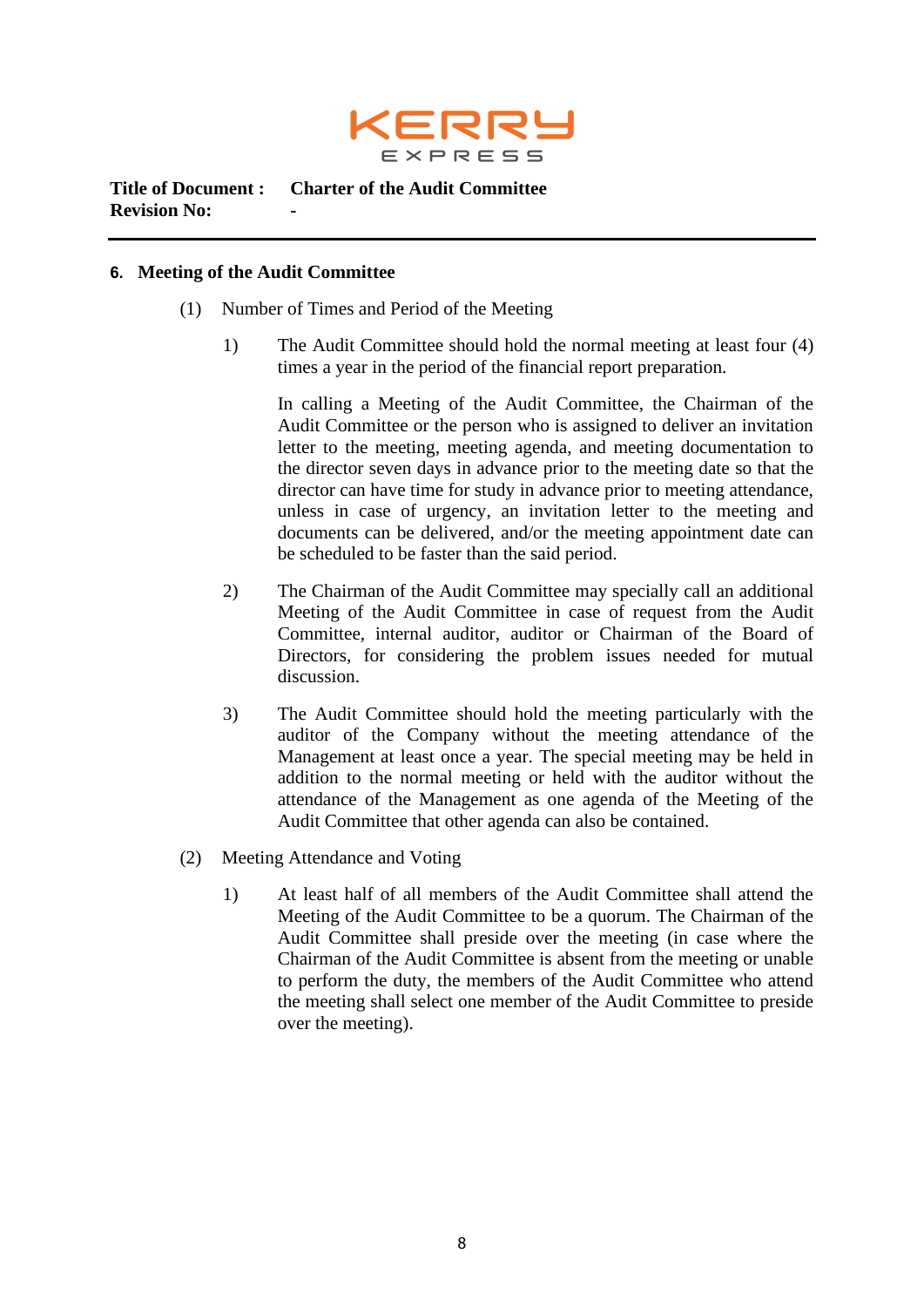

- 2) The majority votes of the members of the Audit Committee who attend the meeting shall be adhered in final judgment of the meeting, whereas one member of the Audit Committee shall have one vote. If any member of the Audit Committee has interest in the considering matter, the said member shall not participate in considering commenting in the said matter, and voting. If a tie is apparent, the Chairperson of the Meeting shall vote for an additional vote as casting vote. However, the Secretary of the Audit Committee has no voting right.
- 3) The Audit Committee may invite the director or executive of the Company or auditor to attend the meeting in some related matters, such as assessment on the adequacy of Internal Control System and audit plan, etc. for the Audit Committee's acquisition of the adequate information as support of the consideration on commenting in the said matter.
- 4) The Audit Committee should convene the meeting with the Company's lawyer or convene with the external lawyer. If it is deemed necessary and appropriate to essentially discuss the legal problem issues that have or may have significant impact toward financial statements or operation of the Company.
- 5) The Secretary of the Audit Committee should attend the meeting every time since the Secretary must prepare and propose the information to the Audit Committee for consideration, unless the meeting is held in the matter deemed by the Audit Committee to be sensitive and intended to be a mutual consideration particularly of the persons who are the members of the Audit Committee only.
- (3) Minutes of the Meeting of the Audit Committee
	- 1) The Minutes of the Meeting of the Audit Committee should be prepared every time by the Secretary of the Audit Committee to perform the duty as the recorder of the Minutes of the Meeting.
	- 2) The Secretary of the Audit Committee shall verify and monitor the progress of the actions under the Minutes of the Meeting of the Audit Committee, as well as problems and obstacles of the actions based on the opinions or observations of the Audit Committee to be reported to the Audit Committee for acknowledgement in the next meeting.